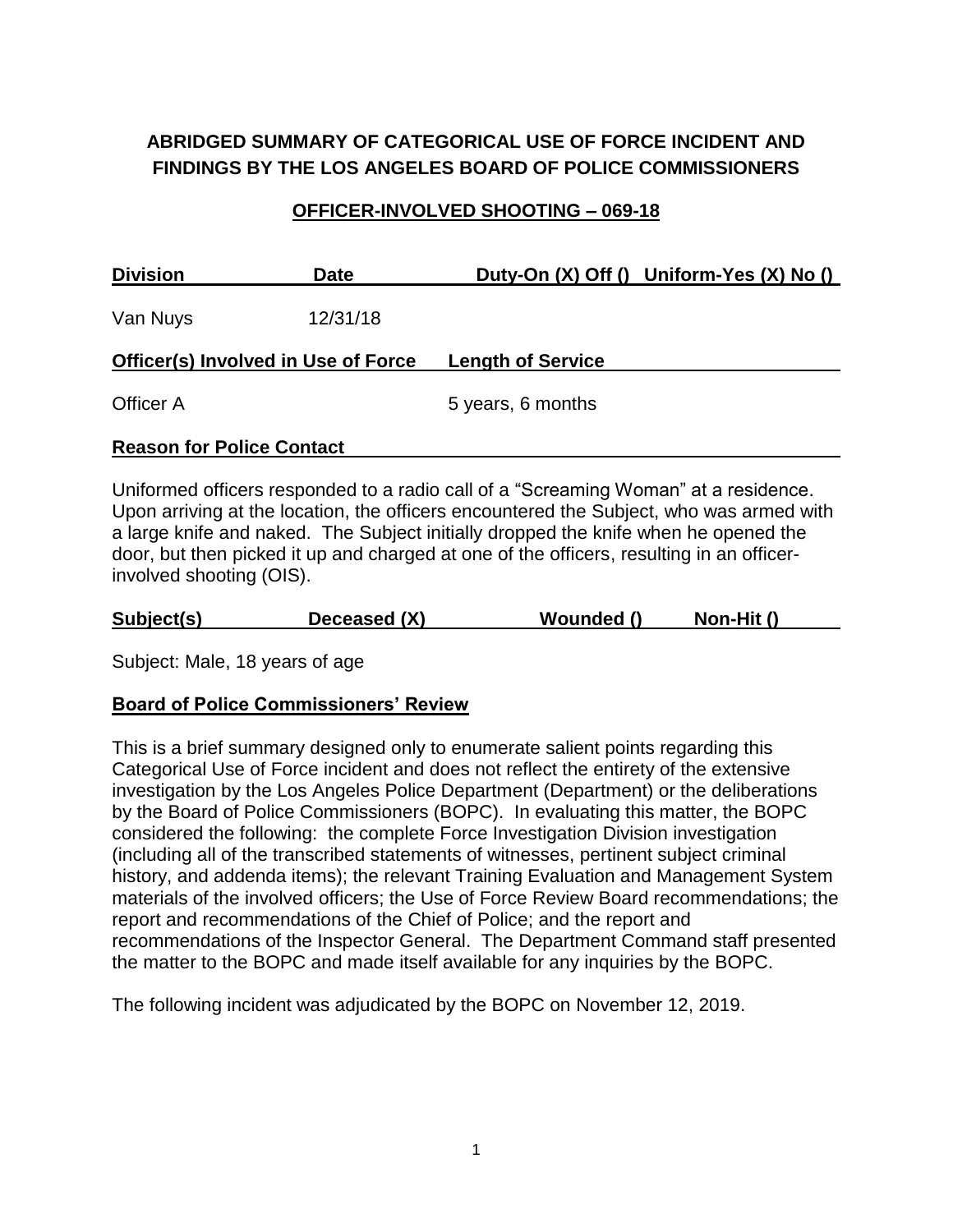#### **Incident Summary**

The Subject returned home and woke up his relative, (Witness A) who was asleep in the living room. According to Witness A, the Subject had left home approximately six hours earlier. According to Witness A, the Subject was acting strangely when he arrived home and admitted to her that he had been consuming mushrooms.

Witness A described the look on the Subject's face as "ugly." Witness A told the Subject to lie down and she returned to the living room. Shortly thereafter, the Subject came out of his bedroom and told his relative, "Don't turn off the lights because we are all going to heaven." Witness A woke her 10-year-old daughter, Witness B, and took her into another bedroom shared by Witness C, and 6-year-old Witness D. Witness C told Witness D that the Subject was going to do something and that he wasn't "well." Witness A suggested they should go out the window, but Witness C thought the window was too high and was concerned about the young girls being able to safely exit.

According to Witness A, the Subject did not have mental problems and did not take medication. However, he had admitted to her that he had smoked marijuana in the past. In addition, Witness A had never known him to be violent.

Witness E, who resided in an upstairs apartment, heard a woman screaming, "I need help. I need help," and identified her apartment number. Witness E also heard children screaming and the sound of large items being broken. Witness E telephoned 911 and spoke with an Emergency Board Operator (EBO) from Communications Division (CD). CD broadcast the call of a screaming woman on the police radio.

Soon after, the Subject ordered Witness A to open the bedroom door. When the Subject entered the room, Witnesses A and C were standing near the door and the two juvenile girls (Witnesses B and D) were on the bed. According to Witness C, the Subject grabbed her and Witness A by their hair. Eventually, all four were able to exit the apartment. As Witness A ran from the apartment, she observed Witness F coming toward her with a frying pan in his hand. Witnesses A and C, along with the children, fled.

When Witness C last saw the Subject, he was fully clothed and was not armed with any weapons.

Witness F, who resided in a nearby apartment, stated he heard Witness B at his door asking for help. Witness B advised him that someone was hitting her mother. Believing he was about to involve himself in a violent situation, Witness F grabbed a pan to defend himself and exited his apartment. As he arrived downstairs, Witness F observed the Subject shoving and hitting his relatives as they tried to escape. Witness F stated the two women went upstairs and left him alone in the hallway with the Subject.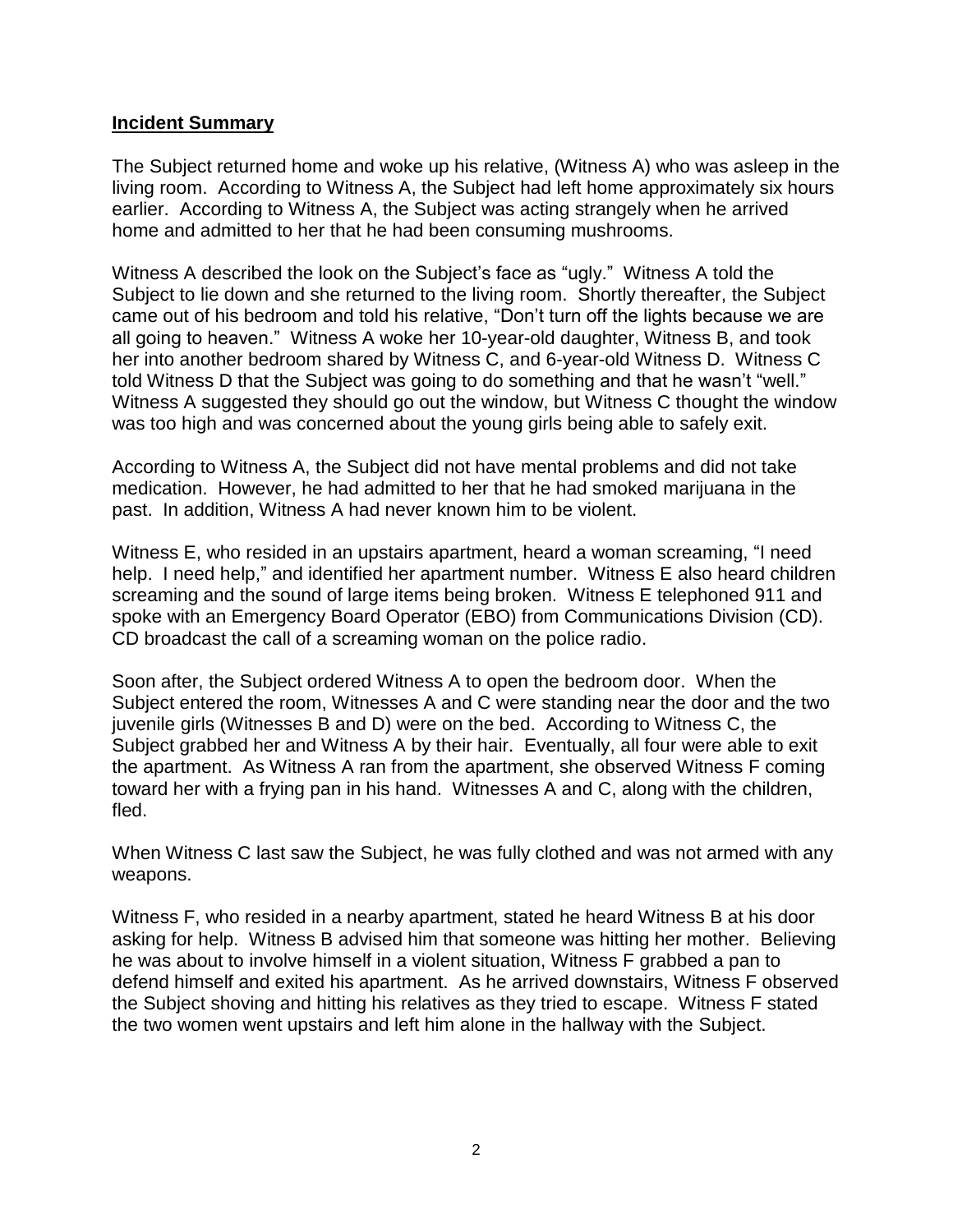Witness F had known the Subject since 2010. Witness F advised that the two used to play together as children and that they had never had issues or problems with one another.

Witness F attempted to calm the Subject down but was unsuccessful in doing so. Witness F described the Subject as possibly being intoxicated or "on something." According to Witness F, the Subject took the pan from his hand and began pushing him down the hall. In doing so, the Subject struck Witness F multiple times on the head with the pan. Eventually, Witness F exited out the main gate toward the street, followed by the Subject, who no longer had the pan in his hand. Witness F attempted to close the gate to keep the Subject inside, but the Subject was able to exit and place Witness F in a "headlock." Witness F stated the Subject then began to shove his fingers into his (Witness F's) eyes.

Witness F was later transported to a nearby hospital where he was treated and released.

Witness G stated she awoke to the sound of a woman screaming hysterically and calling for help. Witness G then heard two men fighting, one of whom was yelling for help. Witness G stated she went outside and observed the Subject holding Witness F in a headlock. According to Witness G, the Subject was holding the front gate closed with his foot and not allowing her to go out and help.

Eventually, Witness G was able to gain the Subject's attention. The Subject then released Witness F and walked into the courtyard toward Witness G. According to Witness G, the Subject attempted to punch her in the head with his right fist. Witness G stated she struck the Subject on his right thigh with the handle of a large wooden fork that she had taken from her apartment. According to Witness G, the Subject then returned to his apartment and began breaking items inside.

Police Officers A and B responded with emergency lights and sirens (Code-3) to the radio call. The officers were equipped with Body Worn Video (BWV) cameras. Both officers had their cameras mounted to their upper torsos and their respective BWV cameras were activated.

This was the first time the officers had worked together. Officers A and B stated the two discussed tactics prior to and during their watch.

While enroute to the radio call, Officer A read the comments aloud from the officers' Mobile Data Computer (MDC) regarding the incident.

According to Officer A, he/she did this because the information regarding the radio calls on the MDC is often more detailed than the information that is broadcast over the police radio.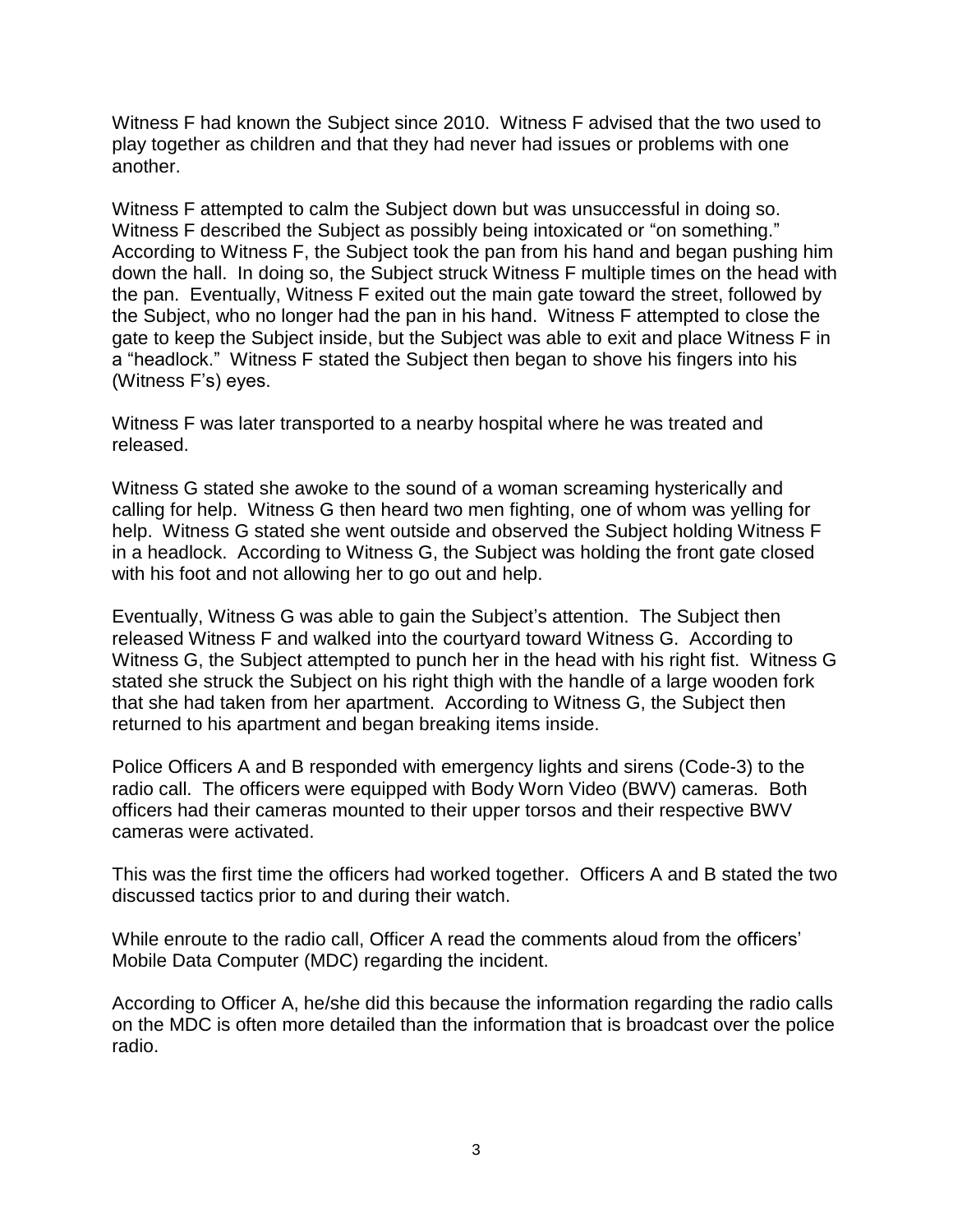CD broadcast additional information about the call that it was now an "Assault with a Deadly Weapon" incident and provided additional information on the Subject involved. Officer A broadcast that the officers had arrived at the location (Code-6).

Officer A stated that the officers had checked out a 40mm less-lethal weapon from the kit-room, but he/she did not deem it necessary to deploy it based on the comments of the call.

As Officers A and B approached the center gate of the apartment complex, Officer B, who walked ahead of Officer A, noticed a dark sweatshirt and a frying pan on the ground near the gate. Officers communicated the items may be related to the radio call. Officers made entry through the gate, which Officer A had noticed was open when they arrived.

Officer B's BWV captured the clothing outside and the frying pan, just inside the locked security door. Officer A's BWV captured him/her asking Officer B if there was any blood in the courtyard, to which Officer B replied, "No."

Officer A entered the building of the apartment complex, with Officer B directly behind him/her. Officers A and B unholstered their pistols as they approached a closed door due to the tactical situation and knowing that the situation could rise to the point where deadly force could be justified.

The officers entered the building and located apartment in question at one end of the hallway. The two officers were never out of eyesight of one another and were not separated by more than ten yards. When Officer A finished clearing the hallway, the officers (led by Officer B) moved down the hallway toward the apartment in question.

Officer A posted up on one side of the door. Officer B moved from the left side of the door and stood directly behind Officer A. Officer A held at the door and listened for approximately 15 seconds before knocking. According to Officer A, he/she initially did not announce his/her police presence in-order to maintain the element of surprise. Officer A stated he/she heard movement and a single, agitated voice inside the apartment.

Both officers' BWV captured the following:

After the knock, a grunting sound could be heard coming from inside of the apartment. Officer A advised his/her partner that he/she would re-deploy to the opposite side of the door. According to Officer A, he/she did not feel safe with Officer B directly behind Officer A with his/her gun drawn out, and Officer A wanted an angle that would allow him/her to see into the apartment as soon as the door opened.

Officer A's BWV captured his/her announcement, "Police Department!" Immediately, a loud crashing sound was heard coming from inside the apartment, followed by a male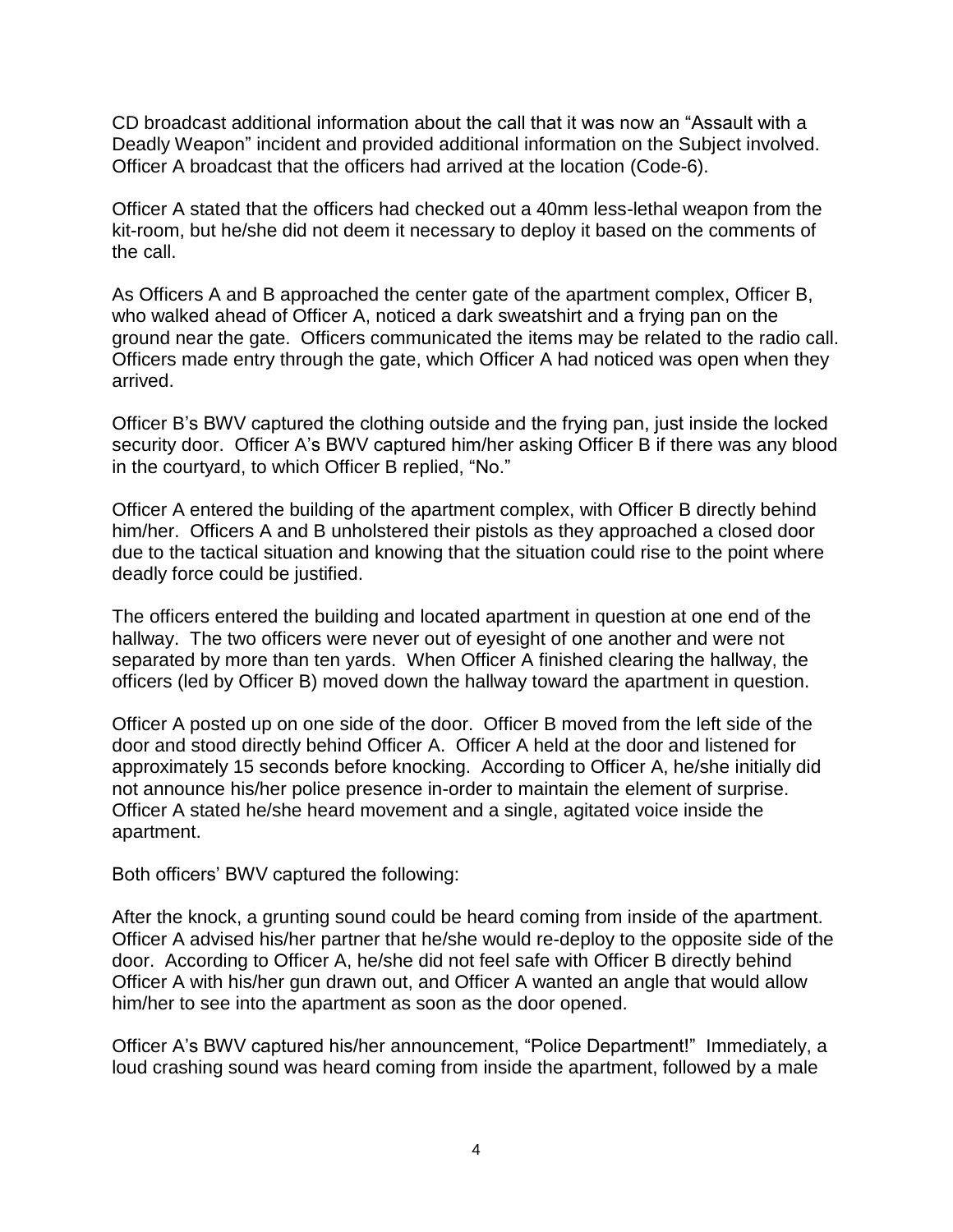voice stating, "Come on now. Oh, yah baby!" Officer B broadcast a request for a backup and a beanbag shotgun and 40mm.

As the Subject opened the door, Officer A's BWV captured the Subject standing just inside of the apartment, naked, and holding a large kitchen knife in his left hand. Both officers' BWV depict Officers A and B commanding the Subject to, "Show me your hands." Officer A stated he/she placed his/her finger on the trigger, aimed at the Subject's center body mass and was ready to shoot, but the Subject dropped the knife on the floor by his feet. Officer A stated at that point he/she canted his/her pistol in a downward angle and took his/her finger off the trigger. Officer A described the Subject as sweating profusely and added that he appeared to be covered with an unknown liquid. Officer B opined that the Subject was under the influence and described him as being sweaty and with bloodshot eyes.

Officer B stated that when the Subject dropped the knife, Officer B thought about transitioning to his/her Taser, but when the Subject suddenly picked up the knife, he/she (Officer B) decided against that tactic.

Witness G, who was inside her apartment stated she heard the officers say, "Drop the knife," and, "Show me your hands," multiple times.

Officer A's BWV captured the Subject reach down with his left hand and pick up the knife from the ground. Officer A's BWV further depicts the Subject appearing to transition the knife from his left hand to his right hand and then hold it with the blade of the knife pointing downward as he stood straight up in the threshold of his apartment and according to Officer A, the Subject charged toward Officer A with the knife in his hand.

Officer A stated the Subject held the knife in his left hand.

Officer B's BWV captured the Subject picking up the knife with his left hand, transitioning the knife to his right hand, and then charging at Officer A, who attempted to create distance between Officer A and the Subject by backing up, but ran out of room when he/she reached the corner of the hallway. Officer A ordered the Subject, "Don't do it."

Officer A stated he/she thought that he/she was going to die. Officer A believed that if he/she didn't use his/her firearm, that the Subject would kill him/her. Officer A stated he/she was conscious of his/her partner's position, which Officer A described as 5-7 feet to his/her right, and Officer A was confident there were no cross-fire issues.

Officer A backed-up as much as he/she could and placed his/her finger back on the trigger of his/her pistol, which he/she now held in a modified close contact position. Officer A aimed his/her pistol at the Subject's center body mass as the Subject lowered his shoulder and began to charge at Officer A. Officer A fired his/her first round from an approximate distance of five feet.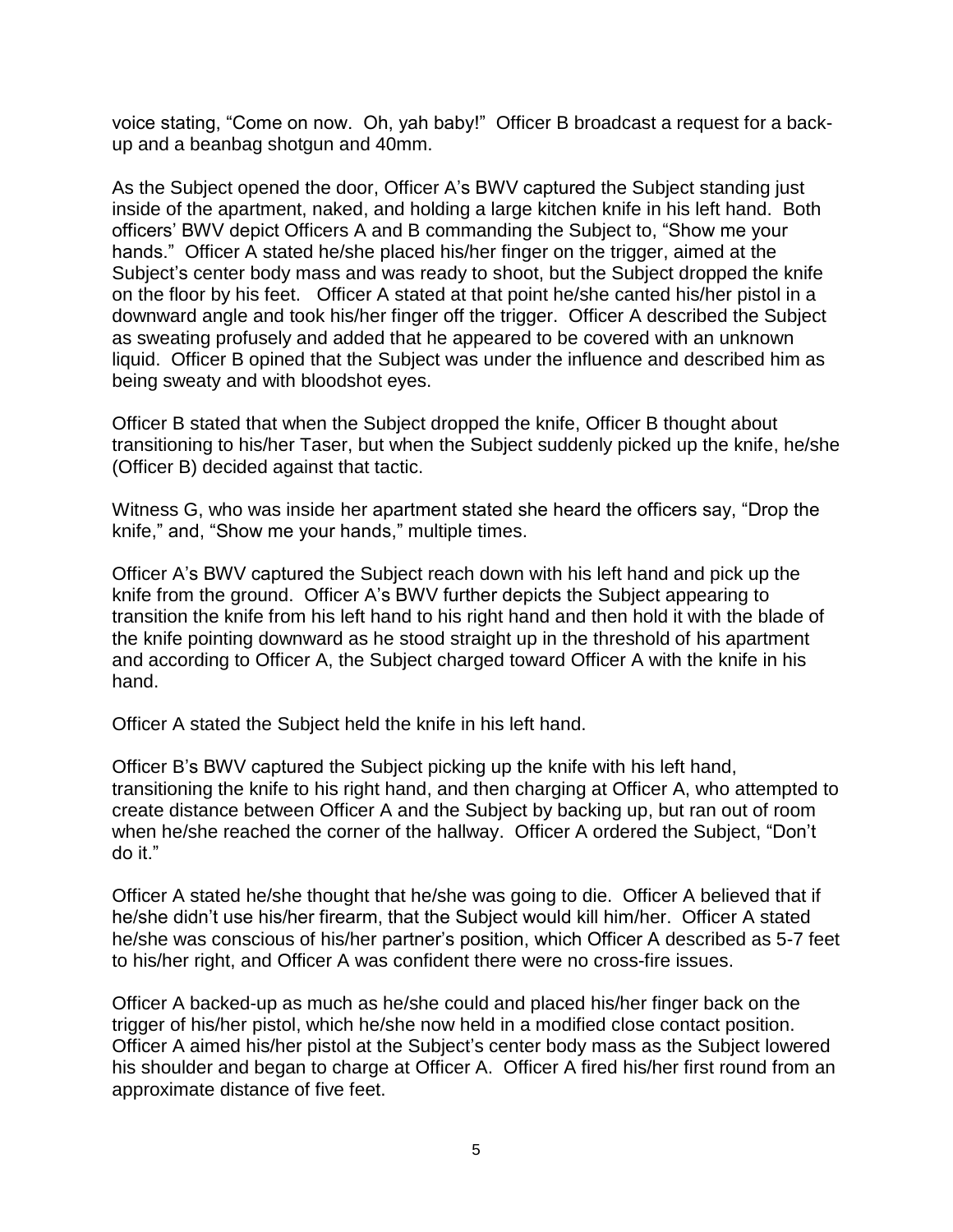Officer A assessed after his/her first shot as the Subject continued charging. Officer A aimed his/her pistol at the Subject's center body mass and fired his/her second round from an approximate distance of three feet. Officer A could not recall if he/she utilized a one hand or two-handed grip on his/her pistol when he/she fired the second round. After firing his/her second round, Officer A assessed.

Officer A's BWV captured him/her with a two-handed grip when he/she fired the second shot.

According to Officer A, the Subject was still armed with the knife and within arm's reach. Officer A then aimed his/her pistol at the Subject's center body mass and fired his/her third round. After firing his/her final round, Officer A stated that he/she felt hopeless and believed that firing at the Subject was not going to stop him. Officer A stated that the Subject kept coming, and suddenly the Subject just fell and the threat stopped. Officer B broadcast a shots-fired call and requested a back-up, a supervisor, and an ambulance.

Officer A's BWV captured officers planning their approach on the Subject to disarm, handcuff, and then to turn him to his side so he could breathe. As Officers A and B moved forward, BWV captured the Subject motionless and lying in prone position. Officer A reached down with his/her left hand, picked up the knife from the Subject's right hand, and tossed it down the hallway. Officer A holstered his/her pistol and completed the handcuffing process. At that point, Officer A positioned the Subject onto his right side to allow him to breathe.

Sergeant A responded Code-3 to the help call and entered the apartment complex. Sergeant A identified Officers A and B as being the involved officers, verified they were not injured, and separated them. Sergeant B arrived and was tasked with separating and monitoring Officer B.

Assisting officers arrived and began rendering life saving measures to the Subject by conducting CPR while waiting for paramedics to arrive. The Subject was pronounced deceased at the scene.

### **Los Angeles Board of Police Commissioners' Findings**

The BOPC reviews each Categorical Use of Force incident based upon the totality of the circumstances, namely all of the facts, evidence, statements and all other pertinent material relating to the particular incident. In every case, the BOPC makes specific findings in three areas: Tactics of the involved officer(s); Drawing/Exhibiting of a firearm by any involved officer(s); and the Use of Force by any involved officer(s). Based on the BOPC's review of the instant case, the BOPC made the following findings:

# **A. Tactics**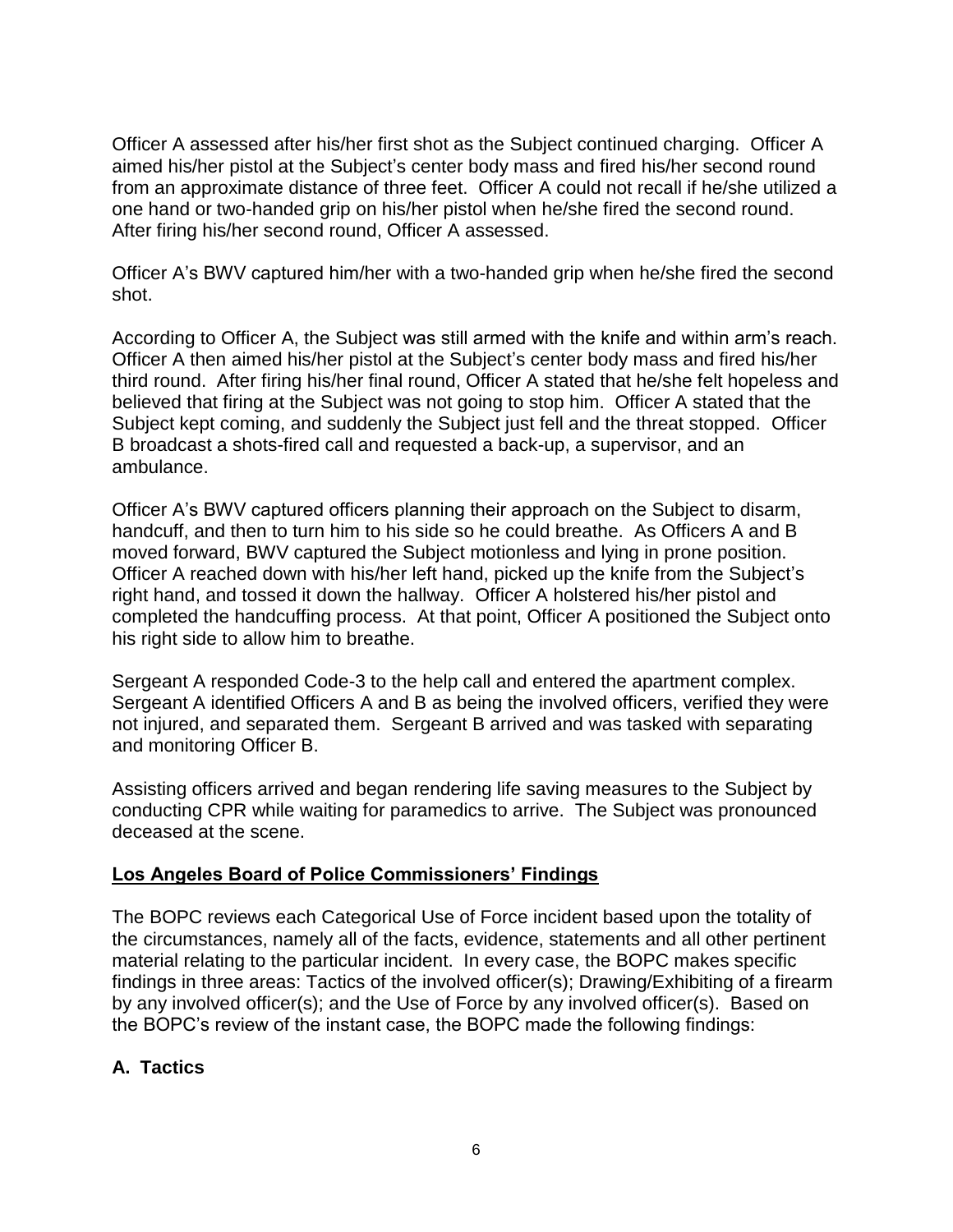The BOPC found Officer A and B's tactics to warrant a finding of Tactical Debrief.

# **B. Drawing and Exhibiting**

The BOPC found Officer A and B's drawing and exhibiting of a firearm to be In Policy.

# **C. Lethal Use of Force**

The BOPC found Officer A's lethal use of force to be In Policy.

# **Basis for Findings**

In making its decision in this matter, the Commission is mindful that every "use of force by members of law enforcement is a matter of critical concern both to the public and the law enforcement community. It is recognized that some individuals will not comply with the law or submit to control unless compelled to do so by the use of force; therefore, law enforcement officers are sometimes called upon to use force in the performance of their duties. It is also recognized that members of law enforcement derive their authority from the public and therefore must be ever mindful that they are not only the guardians, but also the servants of the public. The Department's guiding value when using force shall be reverence for human life. Officers shall attempt to control an incident by using time, distance, communications, and available resources in an effort to de-escalate the situation, whenever it is safe and reasonable to do so. When warranted, Department personnel may objectively use reasonable force to carry out their duties. Officers who use unreasonable force degrade the confidence of the community we serve, expose the Department and fellow officers to legal and physical hazards, and violate the rights of individuals upon whom unreasonable force is used. Conversely, officers who fail to use force when warranted may endanger themselves, the community and fellow officers." (Use of Force Policy, Los Angeles Police Department Manual.)

The Commission is cognizant of the legal framework that exists in evaluating use of force cases, including the United States Supreme Court decision in Graham v. Connor, 490 U.S. 386 (1989), that:

"The reasonableness of a particular use of force must be judged from the perspective of a reasonable officer on the scene, rather than with the 20/20 vision of hindsight. The calculus of reasonableness must embody allowance for the fact that police officers are often forced to make split-second judgments – in circumstances that are tense, uncertain and rapidly evolving – about the amount of force that is necessary in a particular situation."

The Commission is further mindful that it must evaluate the actions in this case in accordance with existing Department policies. Relevant to our review are Department policies that relate to the use of force:

Law enforcement officers are authorized to use deadly force to: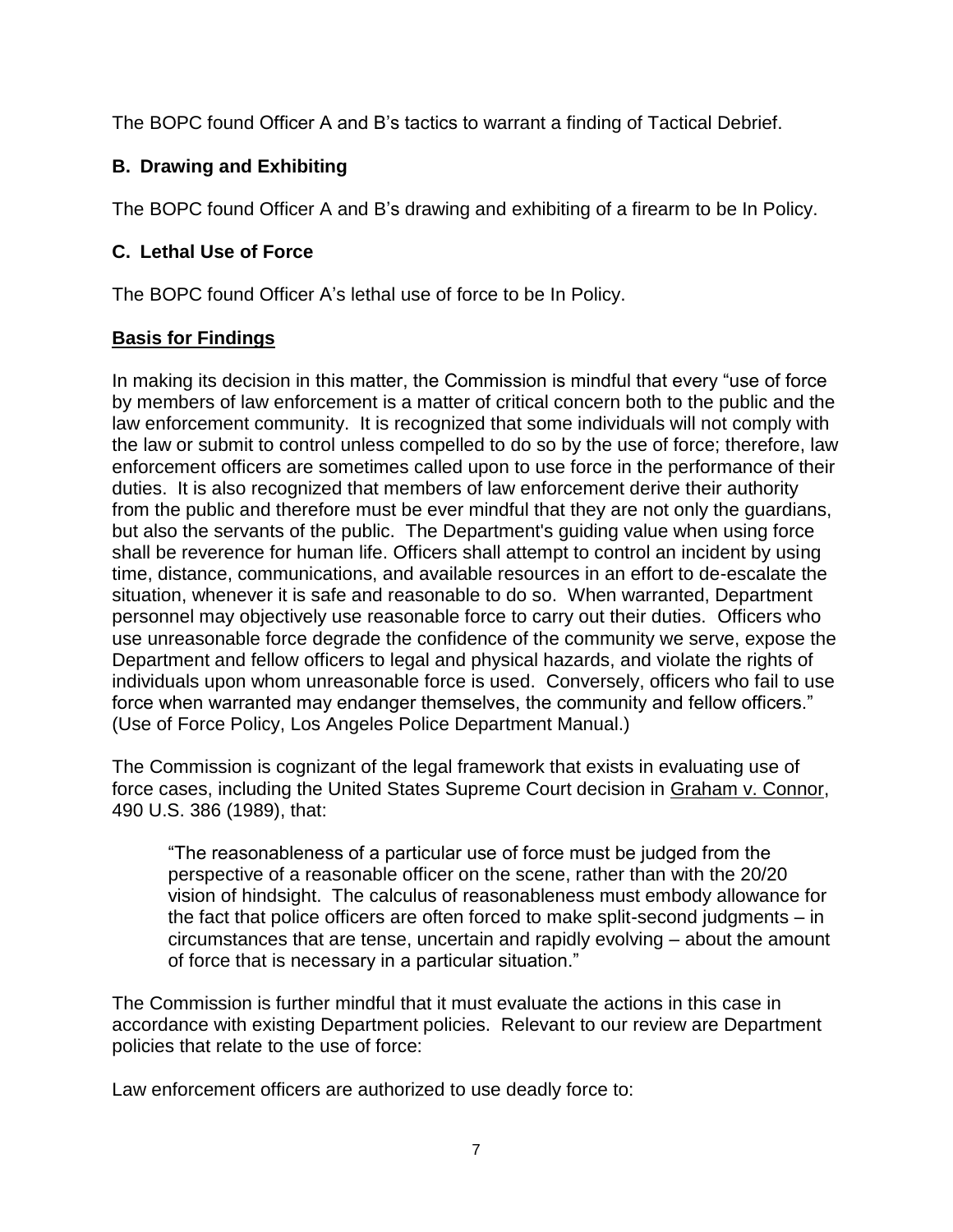- Protect themselves or others from what is reasonably believed to be an imminent threat of death or serious bodily injury; or
- Prevent a crime where the subject's actions place person(s) in imminent jeopardy of death or serious bodily injury; or
- Prevent the escape of a violent fleeing felon when there is probable cause to believe the escape will pose a significant threat of death or serious bodily injury to the officer or others if apprehension is delayed. In this circumstance, officers shall to the extent practical, avoid using deadly force that might subject innocent bystanders or hostages to possible death or injury.

The reasonableness of an Officer's use of deadly force includes consideration of the officer's tactical conduct and decisions leading up to the use of deadly force. (Use of Force Policy, Los Angeles Police Department Manual.)

An officer's decision to draw or exhibit a firearm should be based on the tactical situation and the officer's reasonable belief that there is a substantial risk that the situation may escalate to the point where deadly force may be justified. (Los Angeles Police Department Manual.)

Tactical de-escalation involves the use of techniques to reduce the intensity of an encounter with a subject and enable an officer to have additional options to gain voluntary compliance or mitigate the need to use a higher level of force while maintaining control of the situation. Tactical de-escalation does not require that an officer compromise his or her safety or increase the risk of physical harm to the public. De-escalation techniques should only be used when it is safe and prudent to do so. (Tactical De-Escalation Techniques, October 2016.)

# **A. Tactics**

# **Tactical De-Escalation**

• *Tactical de-escalation involves the use of techniques to reduce the intensity of an encounter with a suspect and enable an officer to have additional options to gain voluntary compliance or mitigate the need to use a higher level of force while maintaining control of the situation.*

# *Tactical De-Escalation Techniques*

- *Planning*
- *Assessment*
- *Time*
- *Redeployment and/or Containment*
- *Other Resources*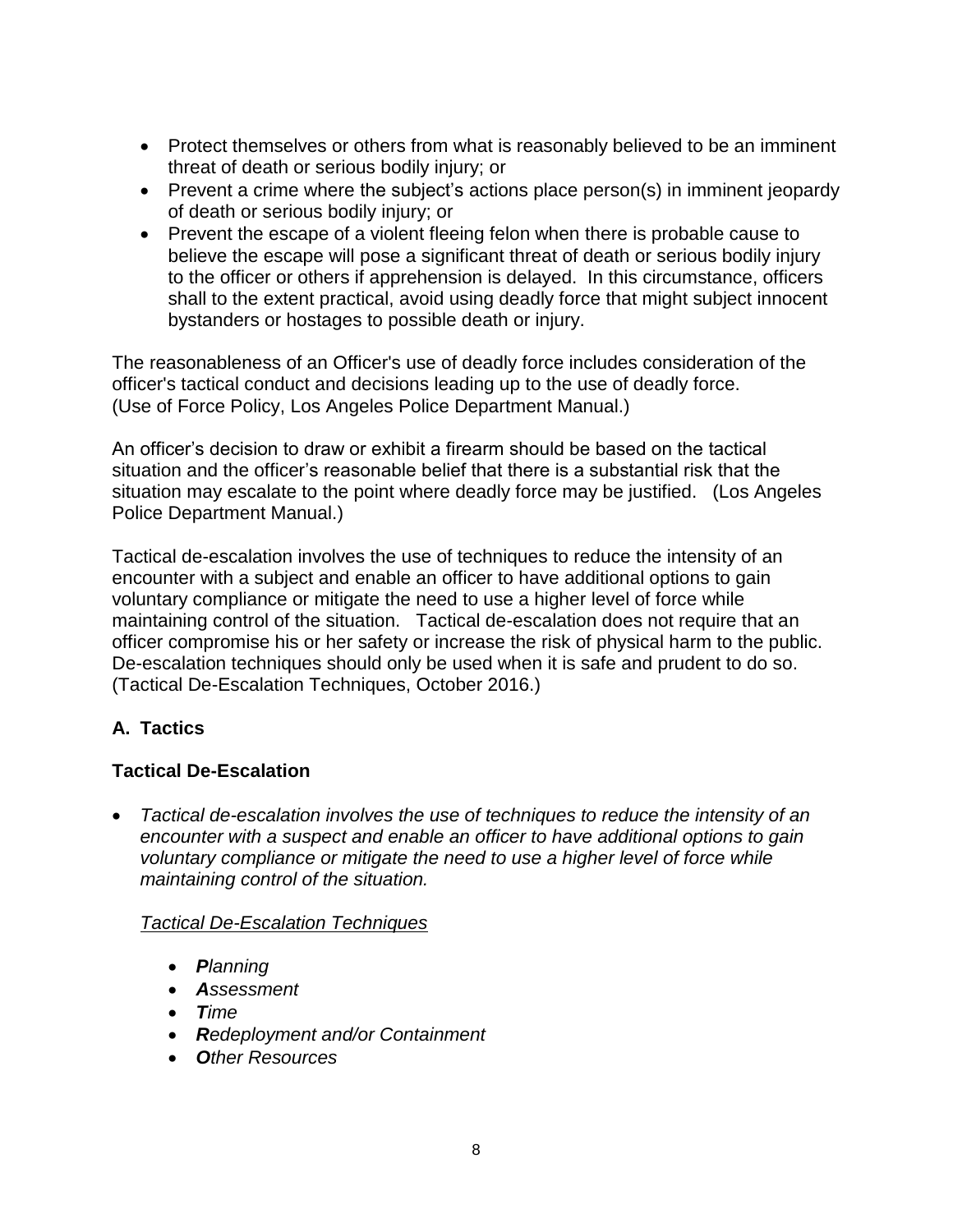• *Lines of Communication (Tactical De-Escalation Techniques, Los Angeles Police Department, Use of Force – Tactics Directive, Directive No. 16, October 2016, Tactical De-Escalation Techniques).*

Tactical de-escalation does not require that an officer compromise his or her safety or increase the risk of physical harm to the public. De-escalation techniques should only be used when it is safe and prudent to do so.

In this case, the officers utilized elements of tactical de-escalation when they responded to a radio call of a Screaming Woman on their first night working together. Prior to working in the field and throughout their shift, the officers discussed tactics, contact and cover, their weapons systems, and pursuits. Additionally, previous to this incident, they discussed and debriefed the three prior radio calls that they had completed. While enroute to the radio call, Officer A read aloud the comments of the radio call to Officer B as he/she drove to the location.

Upon arrival at the location, the officers reviewed the comments of the call and determined that it did not have any specific information related to a weapon. The officers decided to leave their 40mm Less-Lethal Launcher in their police vehicle because there was no mention of an edged weapon. Both officers were equipped with a TASER. As the officers entered the large apartment complex, they observed a frying pan and clothing on the ground near the gate. They communicated to each other about the items and discussed whether there was any blood on the ground.

The officers' decision to leave their 40mm Less-Lethal Launcher in their vehicle was evaluated at length. It was noted that there is no policy requiring that they deploy it under these circumstances. Additionally, the BOPC discussed that the 40mm Less-Lethal Launcher was not necessarily the best tool available due to the normally confined interior spaces encountered in an apartment building.

As the officers continued through the large complex, they continued their assessment as they reached the hallway of the apartment described in the radio call. The officers utilized time as they approached each apartment in the area of the apartment and listened for sounds of a struggle before approaching the location of the call and listening once again to gather intelligence on what might be occurring inside the apartment. The officers then door knocked the location and heard crashing noises from within the apartment. The officers properly assessed that the situation might require more officers at the scene in order to properly deal with the still unknown situation. The officers immediately requested a backup and for the first unit to respond with a Beanbag Shotgun or a 40mm Less-Lethal Launcher.

The officers indicated that it was their intention to await the arrival of additional resources prior to taking any further action. However, the officers were forced to react when the Subject opened the door to the apartment armed with a large kitchen knife. Despite being confronted in close confines by a Subject armed with a deadly weapon, the officers redeployed backward and did not immediately resort to the use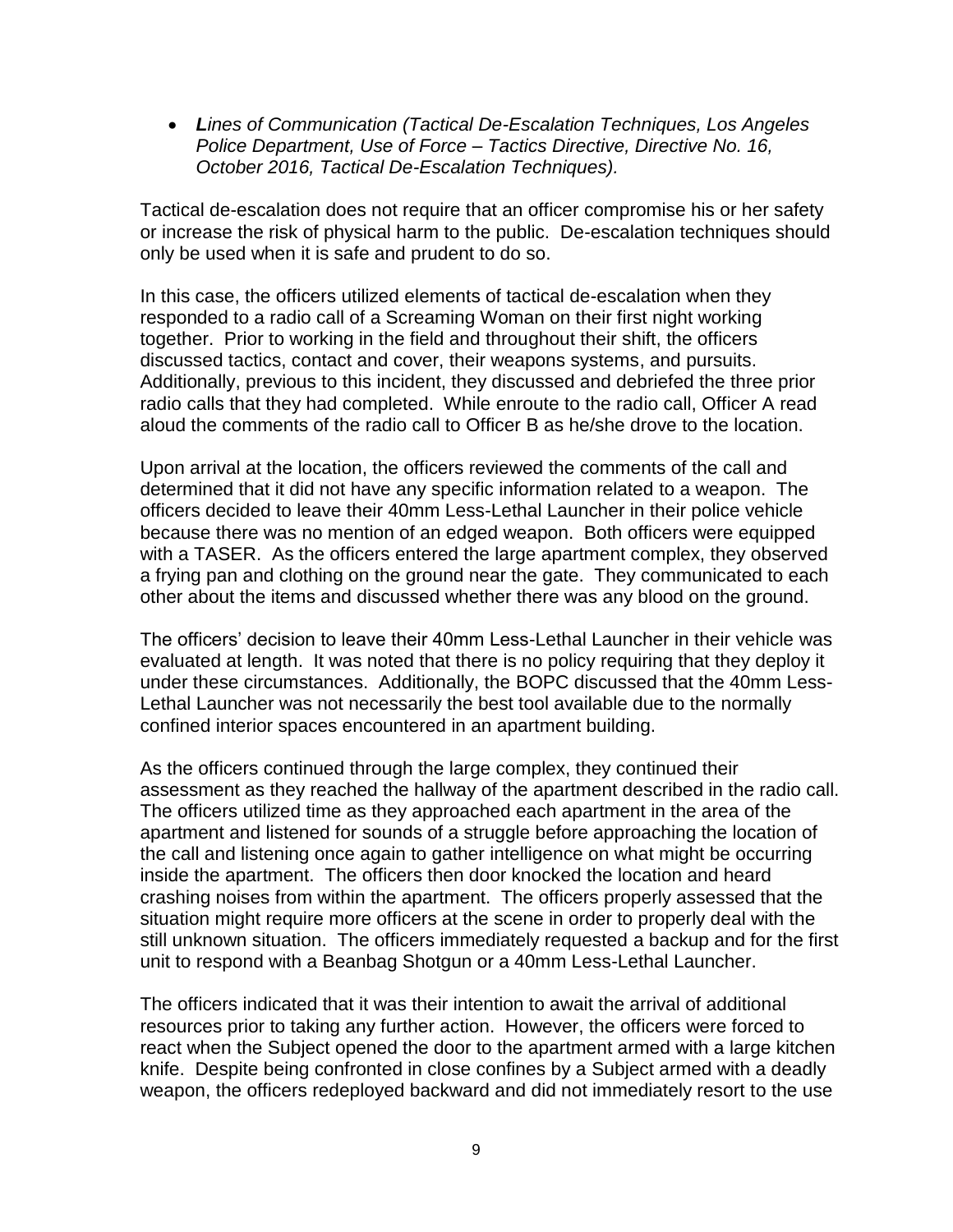of deadly force. Instead, the officers gave the Subject clear verbal commands to drop the knife. The Subject immediately complied and dropped the knife, but almost immediately picked it back up and held it in an aggressive manner. Both officers continued attempts to de-escalate the situation by again giving the Subject verbal commands. The Subject then charged toward one of the officers while still holding the knife, and the officer redeployed a small distance backward until he/she ran out of room when he/she reached the corner of the hallway and was forced to utilize deadly force to stop the Subject's deadly actions.

In the immediate aftermath of the OIS, the officers utilized clear lines of communication with each other and responding units as they coordinated radio broadcasts, taking the Subject into custody, placing him into a recovery condition, and conducting a search of the location for possible victims that might need medical attention.

• During its review of this incident, the BOPC noted the following tactical considerations:

## **1. Tactical Planning**

The investigation determined that Officers A and B exhibited elements of preplanning by discussing tactics, contact and cover, weapon systems, and pursuits throughout their shift, but did not have a specific plan of action for this particular incident. It is understood that officers cannot anticipate or plan for every eventuality and that tactics are therefore meant to be flexible and incident specific. While the officers had discussed at their start of watch that Officer B would be the contact officer and Officer A would be the cover officer, the BOPC would have preferred that they reaffirm their roles while enroute to the call. In this case, the BOPC would have preferred for the officers to develop a more specific plan for this particular radio call, which would include specific assignment of contact and cover, less-lethal roles, and a request for an additional unit.

Additionally, it was noted that following the OIS, Officer A made the decision to handcuff the Subject, with only his/her partner at scene. Although the Subject appeared to be incapacitated, his apartment had not been searched at the time. In this case, the BOPC would have preferred for Officers A and B to redeploy to an area in the hallway where each of them would be able to cover both the Subject and the apartment door while they waited for additional units. Once additional units arrived, a plan could be devised that would maximize their safety while accomplishing the goals of handcuffing the Subject and searching the apartment for possible victims.

### **2. Additional Unit Request**

The investigation revealed that Officers A and B did not request an additional unit after being assigned a radio call involving a screaming woman and receiving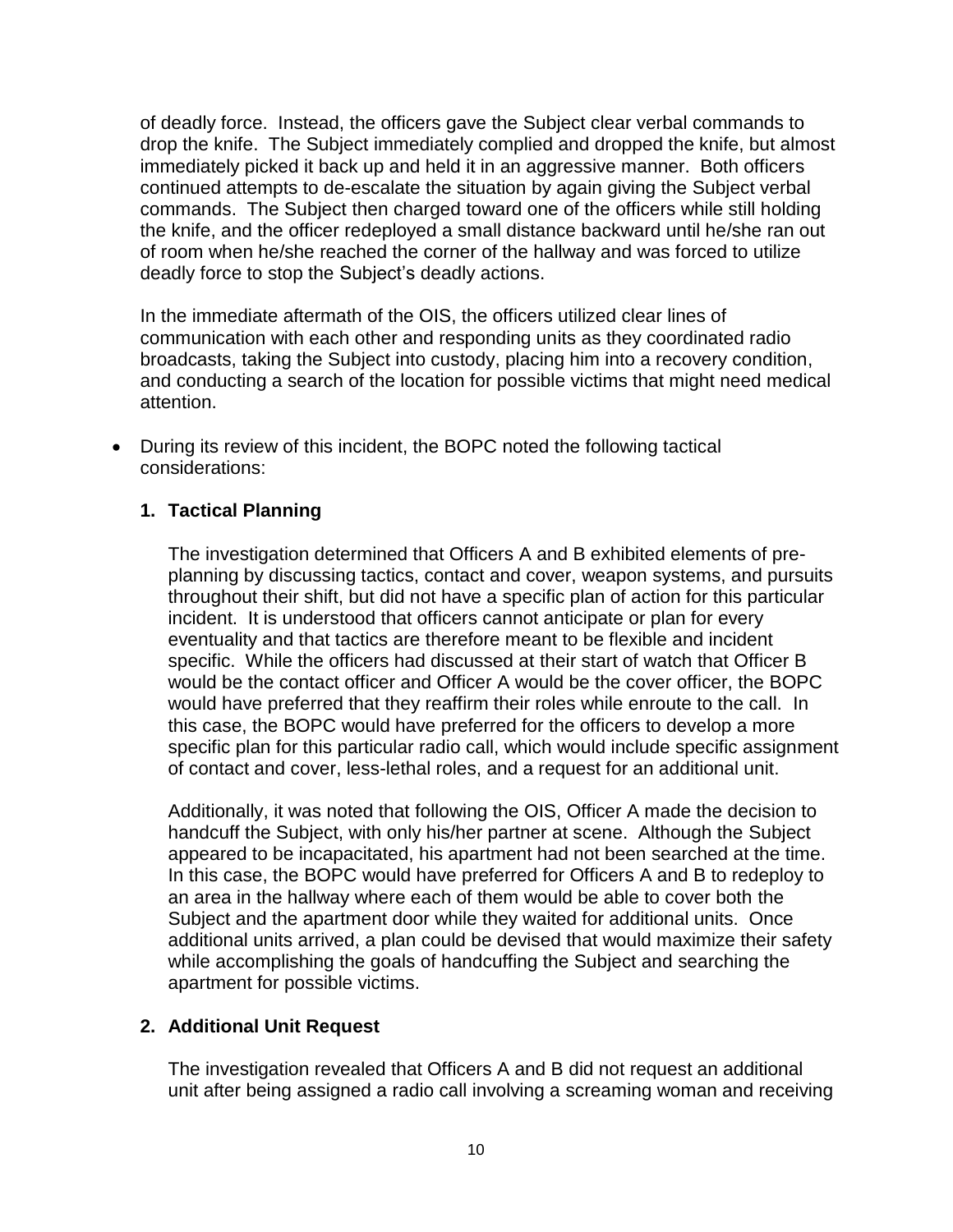additional information that an ADW just occurred. The BOPC noted that the officers arrived at the location and observed possible evidence such as a frying pan and clothing scattered on the ground. While these items may not indicate that any specific crime had occurred, they could be indicators of a possible disturbance at the location of the incident. Although officers are given discretion regarding the appropriate time to request additional resources, the BOPC would have preferred that the officers had requested an additional unit based on their initial observations and comments of the radio call.

## **3. Simultaneous Commands**

The investigation revealed Officers A and B gave the Subject simultaneous commands during the incident. The officers were reminded that simultaneous commands can sometimes lead to confusion and non-compliance. The BOPC would have preferred that only one officer issue verbal commands to the Subject so that simultaneous commands were not made.

### **4. Crossfire**

The investigation revealed that Officers A and B had both initially deployed on one side of the apartment door and that eventually Officer A moved to the opposite side of the door in order to gain what he/she believed would be a tactical advantage. As a result, Officer A was forced to redeploy backwards toward the end of the hallway when the Subject opened the door while holding a knife. The close confines of the hallway created a situation in which Officer B could not fire his/her service pistol at the Subject without fear of striking his/her partner or one of his/her bullets entering a neighboring apartment unit. The BOPC noted that Officer B recognized that a crossfire existed and displayed restraint by not firing his/her weapon. Although the Subject's actions created the crossfire situation and both officers exhibited awareness of the direction of the muzzles of their service pistols, the BOPC would have preferred that they had identified the possibility of the Subject exiting the apartment and considered their alternatives.

### **5. Preservation of Evidence/Personal Protective Equipment**

The investigation revealed that Officer A threw the Subject's knife approximately 15 feet down the hallway prior to handcuffing him. In general, it is preferable to leave evidence undisturbed until FID investigators can properly document and preserve the scene. In this case, it is not only reasonable, but necessary, for the officers to remove the Subject's weapon prior to taking him into custody. It would have been preferable, however, for the officer to don Personal Protective Equipment (PPE) such as latex gloves prior to handling the weapon. The donning of PPE would not only minimize the potential for degrading evidence, but also minimize the exposure to blood borne pathogens. It is from this perspective that all officers are to be reminded that whenever tactically feasible, it is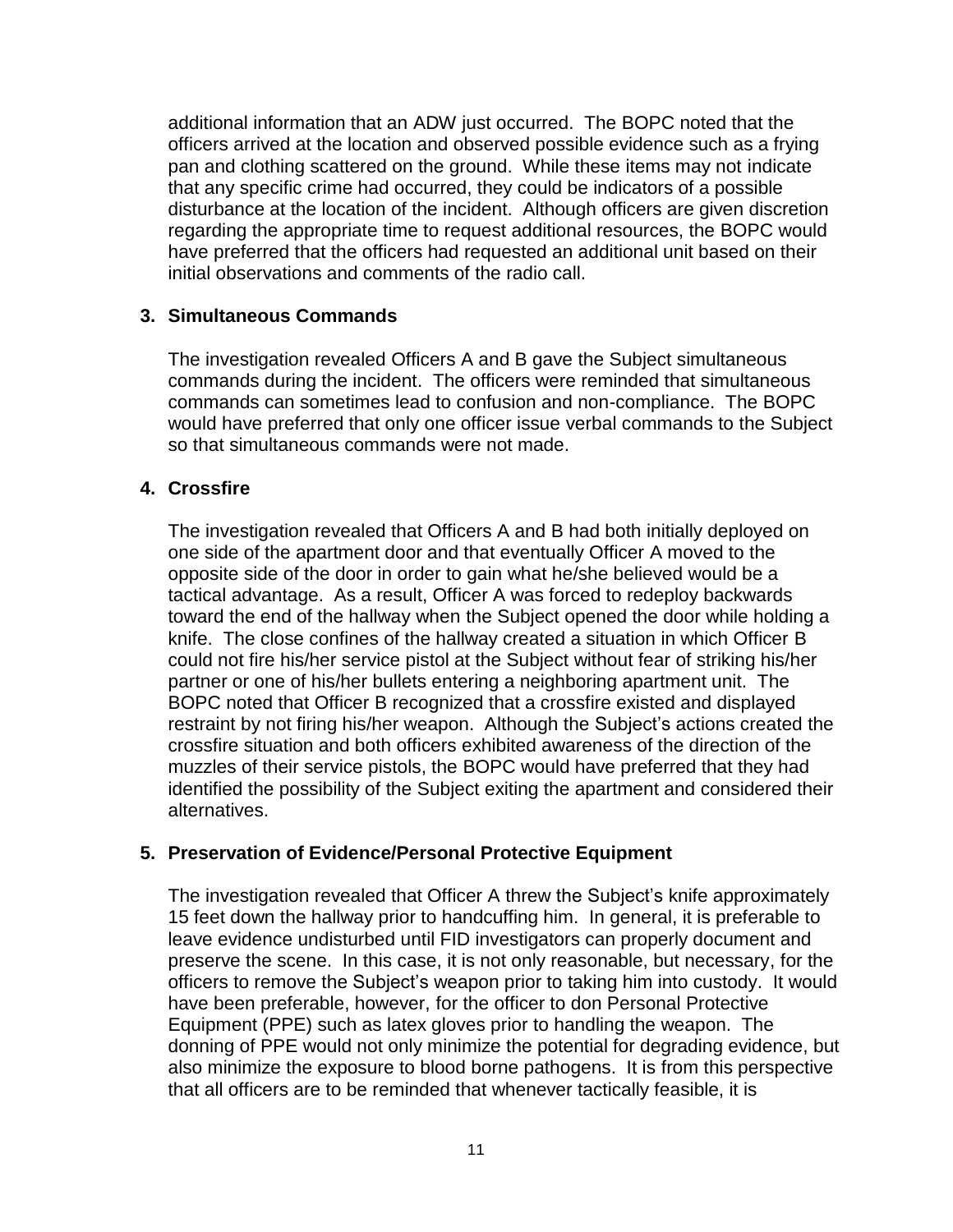preferable to leave evidence undisturbed until FID investigators can properly document and preserve the scene. In the event that evidence must be moved, officers are reminded to wear latex gloves and to move the item only as far as necessary whenever feasible.

Additionally, post OIS, Officer A observed that the Subject's blood had been splattered on his/her hands, service pistol, equipment belt, and uniform. Shortly thereafter, Officer A utilized a sanitizing wipe to clean his/her hands and pistol. In this case, it is understandable that an officer would instinctually want to remove blood or hazardous materials from his/her person and personal items such as his/her service pistol.

The above topics were to be discussed during the Tactical Debrief.

### **B. Drawing and Exhibiting**

• According to Officer A, he/she drew his/her service pistol because of the comments of the radio call, the additional calls, and the fact that Officers A and B did not know the layout of the apartment. Officer A was also concerned that there could very well be someone armed inside the apartment, and the building had many tight corners and tight spaces.

According to Officer B, he/she drew his/her service pistol as Officer B neared what he/she believed to be the apartment described in the radio call. Officer B explained that he/she unholstered his/her pistol since the radio call had been upgraded to an ADW, the Subject could be anywhere, and there was no weapon description.

In this case, the BOPC conducted a thorough review in evaluating the reasonableness of Officers A and B's drawing and exhibiting of a firearm. The BOPC noted that the officers were responding to a radio call of an ADW, unfamiliar with the large apartment complex, and were unsure of the location of the Subject.

As such, based on the totality of the circumstances, the BOPC determined that an officer with similar training and experience as Officers A and B, while faced with similar circumstances, would reasonably believe that there was a substantial risk the situation may escalate to the point where deadly force may be justified.

Therefore, the BOPC found Officers A and B's drawing and exhibiting of a firearm to be In Policy.

### **C. Lethal Use of Force**

• **Officer A** – (pistol, three rounds)

According to Officer A, the Subject had opened the apartment door with a knife in his hand. Officer A told the Subject to drop the knife, and the Subject dropped the knife